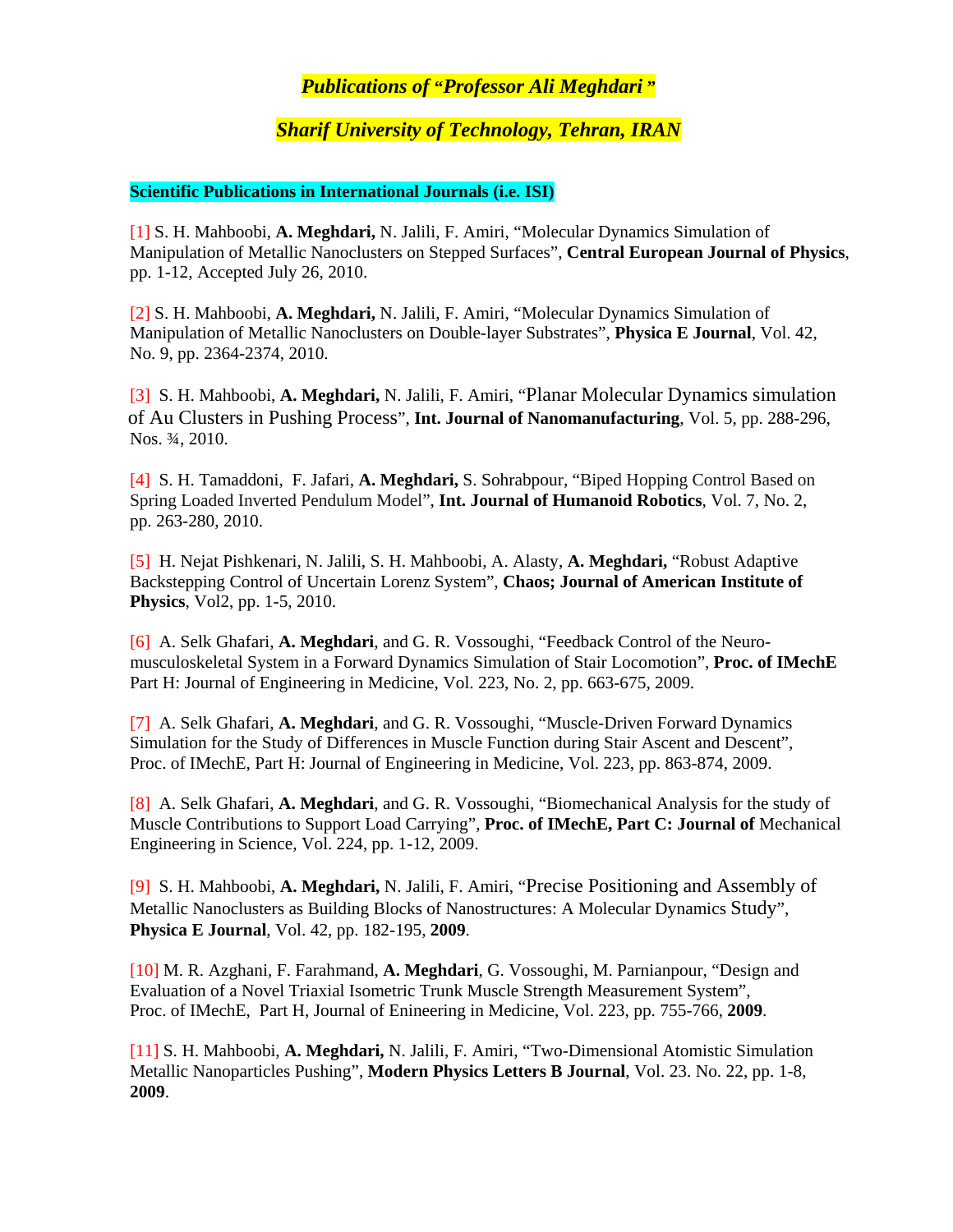[12] H. Nejat Pishkenari, **A. Meghdari,** "Surface Defects Characterization with Frequency and Force Modulation Atomic Force Microscopy Using Molecular Dynamics Simulations", **Current**  Applied Physics Journal, Vol. 10, **August 2009**.

 [13] A. Selk Ghafari, **A. Meghdari**, and G. R. Vossoughi, "Estimation of the Human Lower Extremity Musculoskeletal Conditions during Backpack Load Carrying", **Scientia Iranica: Int. Journal of Science & Engineering, Transaction on Mechanical Engineering** , Accepted for Publication, **April 2009**.

 [14] S. H. Mahboobi, **A. Meghdari,** N. Jalili, F. Amiri, "Qualitative Study of Nanocluster Positioning Process: Planar Molecular Dynamics Simulations", **Current Applied Physics Journal**, Vol. 9, pp. 997-1004, **2009**.

 [15] A. Selk Ghafari, **A. Meghdari**, and G. R. Vossoughi, "Forward dynamics simulation of human walking employing an iterative feedback tuning approach", **Proc. of IMechE, Part I, Journal of Systems and Control Engineering**, Vol. 223, No. 2, pp. 289-297, **2009**.

[16] A. Ghaffari, **A. Meghdari,** D. Naderi, S. Eslami, "Enhancement of the tipover stability of mobile manipulators with non-holonomic constraints using an adaptive neuro-fuzzy-based controller", **Proc. of I.Mech.E, Part I: Journal of Systems and Control Engineering**, Vol. 223, No. 2, pp. 201-213, **2009**.

[17] **A. Meghdari, S**. Sohrabpour, D. Naderi, S. H. Tamaddoni, F. Jafari, H. Salarieh, "A Novel Method of Gait Synthesis for Bipedal Fast Locomotion", **Journal of Intelligent and Robotics Systems**, Vol. 53, pp. 101-118, **April 2008**.

[18] K. G. Oskouei, **A. Meghdari**, S. Sohrabpour, "Optimal Configuration of Dual Arm Cam-lock Robot Based on Task-Space Manipulability", **ROBOTICA Int. Journal**, pp. 13-18, Vol.27, **April 2008**.

[19] H. N. Pishkenari, M. Behzad, **A. Meghdari**, "Nonlinear Dynamic Analysis of Atomic Force Microscopy under Deterministic and Random Excitation", **Int. Journal of Chaos, Solitons and Fractals**, Vol. 37, pp. 748-762, **2008**.

[20] M. Behzad, **A. Meghdari**, A. Ebrahimi, "A Linear Theory for Bending Stress-Strain Analysis of a Beam with an Edge Crack", **Journal of Engineering Fracture Mechanics**, Vol. 75, pp. 4695- 4705, **2008**.

[21] B. Beigzadeh, M. Nili Ahmadabadi, **A. Meghdari**, A. Akbarimajd, "A Dynamic Object Manipulation Approach to Dynamic Biped Locomotion", **Journal of Robotics and Autonomous Systems**, Vol. 56, **March 2008**.

[22] A. Selk Ghafari, **A. Meghdari,** Gh. R. Vossoughi, "Dynamic and Uncertainty Analysis of an Exoskeletal Robot to Assist Paraplegics Motion", **Iranian Journal of Mechanical Engineering;**  Transaction of the ISME, Vol. 8, No. 2, pp. 5-25, **March 2008**.

[23] M. Saghafi, **A. Meghdari**, "Electrical Equivalent Circuit of Multi-Mode Flexible Beams with Piezoelectric Elements", **Journal of Intelligent Materials Systems and Structures**, Vol. 10, **July 2007**.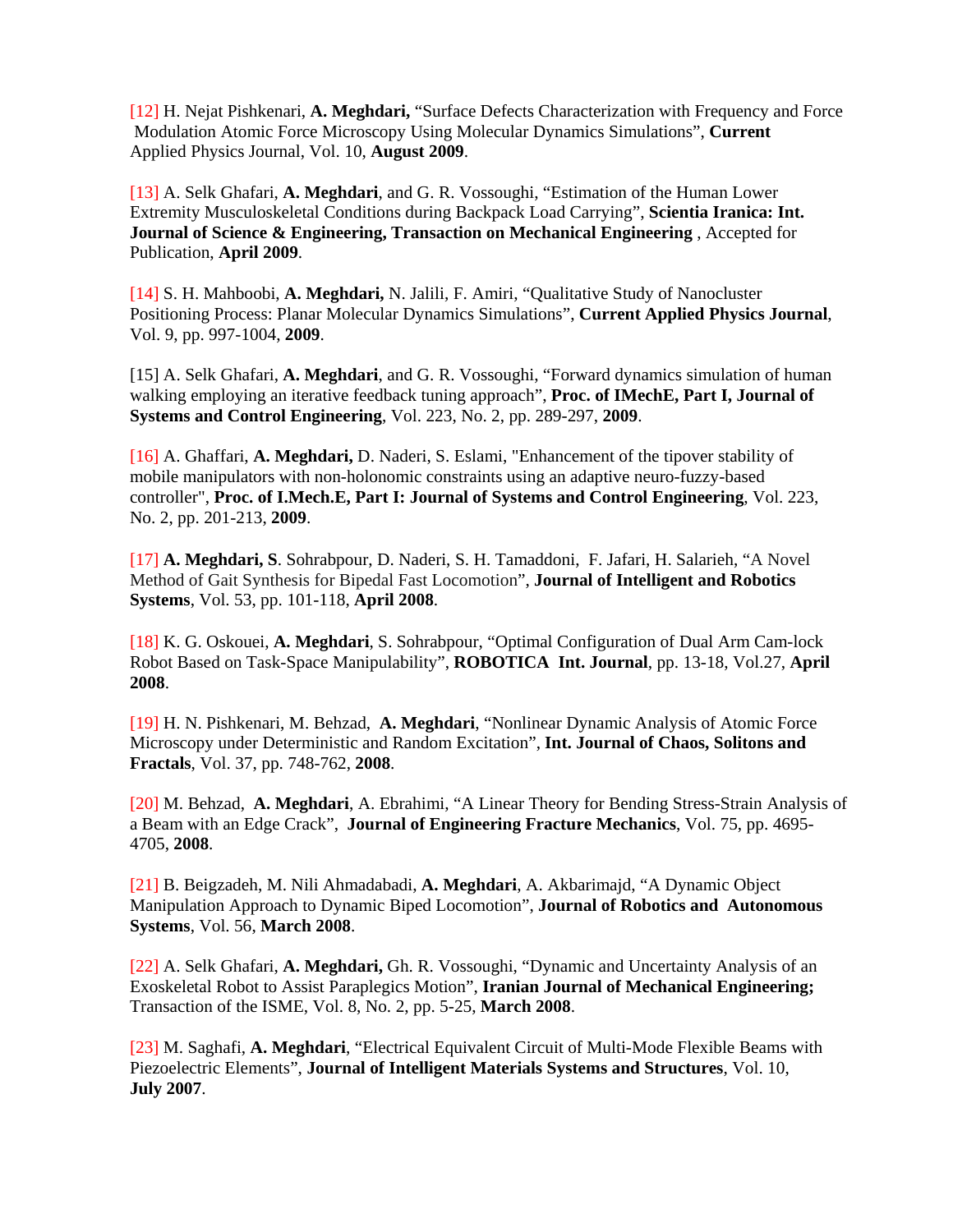[24] M. R. Azghani, F. Farahmand, **A. Meghdari**, G. R. Vossoughi, J. Khamseh, F. Hakkak, M. Parnianpour, "A New Apparatus for Triaxial Measurement of Lumbar Moments in Isometric Mode", **Journal of Biomechanics**, Vol. 40, No. 2, **2007**.

[25] Ali Jafari, Farzam Farahmand, **Ali Meghdari,** "The Effects of Trochlear Groove Geometry on Patellofemoral Joint Stability – A Computer Study Model", **Proc. of I.Mech.E., Part H: Journal of Engineering in Medicine,** Vol. 222, pp. 75-88, **2007**.

[26] A. Afshari, **A. Meghdari,** "New Jacobian Matrix and Equations of Motion for a 6 D.O.F. Cable-Driven Robot"**, Int. Journal of Advanced Robotic Systems** , Vol. 4, No. 1, pp. 63-68, **March 2007**.

[27] A. Ghaffari, **A. Meghdari,** D. Naderi, S. Eslami, "Design of an Adaptive Neuro-Fuzzy Controller for Increasing Stability of Mobile Manipulators ", Accepted for publication in the **Int. Journal of Automation, Robotics, and Autonomous Systems**, **2007**.

[28] H. Tavakoli Nia, S. H. Alemohammad, S. Bagheri, R. H. Khiabani, **A. Meghdari**, "Design, Dynamic Analysis and Optimization of a Rover for Rescue Operations", **Lecture Notes in Computer Science: RoboCup 2005, Springer Berlin/Heidelberg**, Vol. 4020, pp. 290-300, **2006.** 

[29] **A. Meghdari**, S. H. Mahboobi, A.L. Gaskarimahalle, "Dynamics Modeling of CEDRA Rescue Robot on Uneven Terrains", **Scientia Iranica Int. Journal**, Vol. 13, No. 3, pp. 272-283, **2006**.

[30] H. Tavakoli Nia, H. N. Pishkenari, **A. Meghdari**, "A Recursive Approach for Analysis of Snake Robots Using Kane's Equations", **ROBOTICA Int. Journal**, Vol. 24, No. 2, pp. 251-256, **2006**.

[31] **A. Meghdari**, D. Naderi, S. Eslami, "Optimal Stability of a Redundant Mobile Manipulator via Genetic Algorithm", **ROBOTICA Int. Journal,** Vol. 24, pp. 739-743, **2006**.

[32] R. Ravani, **A. Meghdari,** "Velocity Distribution Profile for Robot Arm Motion using Rational Frenet-Serret Curves", **Journal of INFORMATICA, Institute of Mathematics & Informatics,** Vol. 17, No. 1, pp. 69-84, **2006**.

[33] H. N. Pishkenari, N. Jalili, **A. Meghdari,** "Acquisition of High-precision Images for Noncontact Atomic Force Microscopy", **Journal of MECHATRAONICS** , Vol. 16, pp. 655-664, **2006**.

[34] A. Ghaffari, **A. Meghdari**, D. Naderi, S. Eslami"Stability Enhancement of Mobile Manipulators via Soft Computing", **Int. Journal of Advanced Robotic Systems** , Vol. 3, No. 3, pp. 191-198, **2006**.

[35] M. Khalaj Amir Hosseini, O. Omidi, **A. Meghdari,** Gh. R. Vossoughi, "A Composite Rigid Body Algorithm for Modeling and Simulation of an Underwater Vehicle Equipped with Manipulator Arms", **ASME Journal of Offshore Mechanics and Arctic Engineering**, Vol. 128, pp. 119-132, **2006**.

[36] **A. Meghdari**, H. N. Pishkenari, A. L. Gaskarimahalle, S. H. Mahboobi, R. Karimi, "A Novel Approach for Optimal Design of a Rover Mechanism", **Journal of Intelligent & Robotics Systems**, Vol. 44, pp. 291-312, **2006**.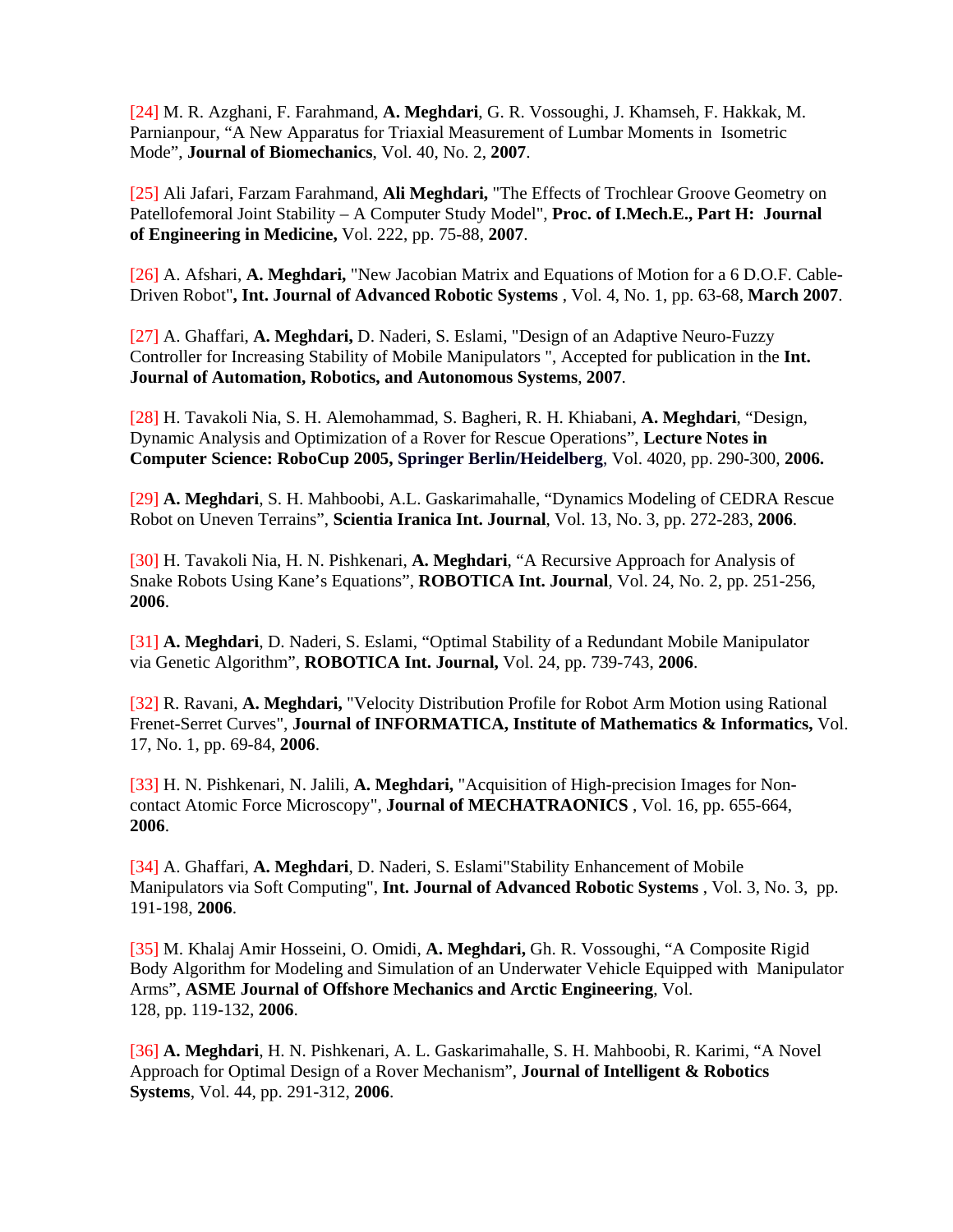[37] A. Jafari, F. Farahmand, **A. Meghdari**, A. S. Golestanha, "A New Approach to C Continuous Piecewise Bicubic Representation of Articular Surfaces of Diarthrodial Joints", **Proc. of I.Mech.E.; Part H, Journal of ENGINEERING IN MEDICINE**, Vol. 220, pp. 1-11, **2006**.

 [38] **A. Meghdari**, R. Karimi, H. N. Pishkenari, A. L. Gaskarimahalle, S. H. Mahboobi, "An Effective Approach for Dynamic Analysis of Rovers", **ROBOTICA Int. Journal**, Vol. 23, pp. 771-780, **2005**.

 [39] M. Behzad, **A. Meghdari**, A. Ebrahimi, "A New Approach for Vibration Analysis of a Cracked Beam", **Int. Journal of Engineering**, Vol. 18, No. 4, pp. 319-329, **2005**.

[40] **A. Meghdari**, D. Naderi, M. R. Alam, "Neural-Network Based Observer for Real-Time Tipover Estimation", **Journal of MECHATRONICS**, Vol. 15, pp.989-1004, **2005**.

 [41] **A. Meghdari**, A. H. Bahrami, **"**A Biomechanical Model to Analyze Normal, Degenerated, and Fused Cervical Spines Using IAR's Concept**"**, **IRANIAN Journal of Science & Technology**, Transaction B, Vol. 28, No. B4, pp.423-433, **2004**.

 [42] **A. Meghdari**, D. Naderi, M. R. Alam, **"**Real-Time Compensatory Manipulator Motion Planning for Stabilizing a Mobile Manipulator**"**, Accepted for publication in the **Journal of**  Intelligent & Robotics Systems, October, 2004.

 [43] **A. Meghdari**, M. Aryanpour, **"**Dynamics Modeling and Analysis of the Human Jumping Process", Journal of INTELLIGENT and ROBOTICS SYSTEMS, Vol. 37, pp. 97-115, **2003**.

 [44] **A. Meghdari**, M. Afrough, **"**A Robust Formulation for Calibration of Articulated Robots**"**, ISME Transactions; Journal of Mechanical Engineering, Vol. 3, No. 1, pp. 5-16, **March 2002**.

 [45] **A. Meghdari**, and F. Fahimi,**"**On the First Order Decoupling of Dynamical Equations of Motion for Elastic Multibody Systems as Applied to a Two-Link Flexible Manipulator**"**, Journal of MULTIBODY SYSTEM DYNAMICS, Vol. 5, No. 1, pp. 1-20, **February 2001**.

 [46] D. Naderi, **A. Meghdari**, M. Durali, , "Dynamics Modeling and Analysis of a Two D.O.F. Mobile Manipulator", ROBOTICA Int. Journal, **March 2001**.

 [47] **A. Meghdari**, and F. Fahimi, **"**First Order Decoupling of Equations of Motion for Multibody Systems Consisting of Rigid and Elastic Bodies**"**, **IRANIAN Journal of Science & Technology**, Vol. 24, No. 3, Transaction B, pp. 333-343, **Summer 2000**.

 [48] **A. Meghdari**, M. Durali, and D. Naderi, **"**Investigating Dynamic Interactions Between the Manipulator and Vehicle of a Mobile Manipulator**"**, **Journal of INTELLIGENT and ROBOTICS SYSTEMS**, Vol. 28, pp. 277-290, **2000**.

 [49] **A. Meghdari**, and F. Barazandeh, **"**Design and Fabrication of a Novel Quick-Change System**"**, **Int. Journal of MECHATRONICS**, Vol. 10, pp. 809-818, **2000**.

 [50] **A. Meghdari**, and F. Fahimi, **"**Dynamics Modeling of Multi-Elastic Body Systems Using Kane's Method and Congruency Transformations**"**, **Int. Journal of TECHNISCHE MECHANIK**, Band 19, Heft 2, pp. 127-140 , **June 1999**.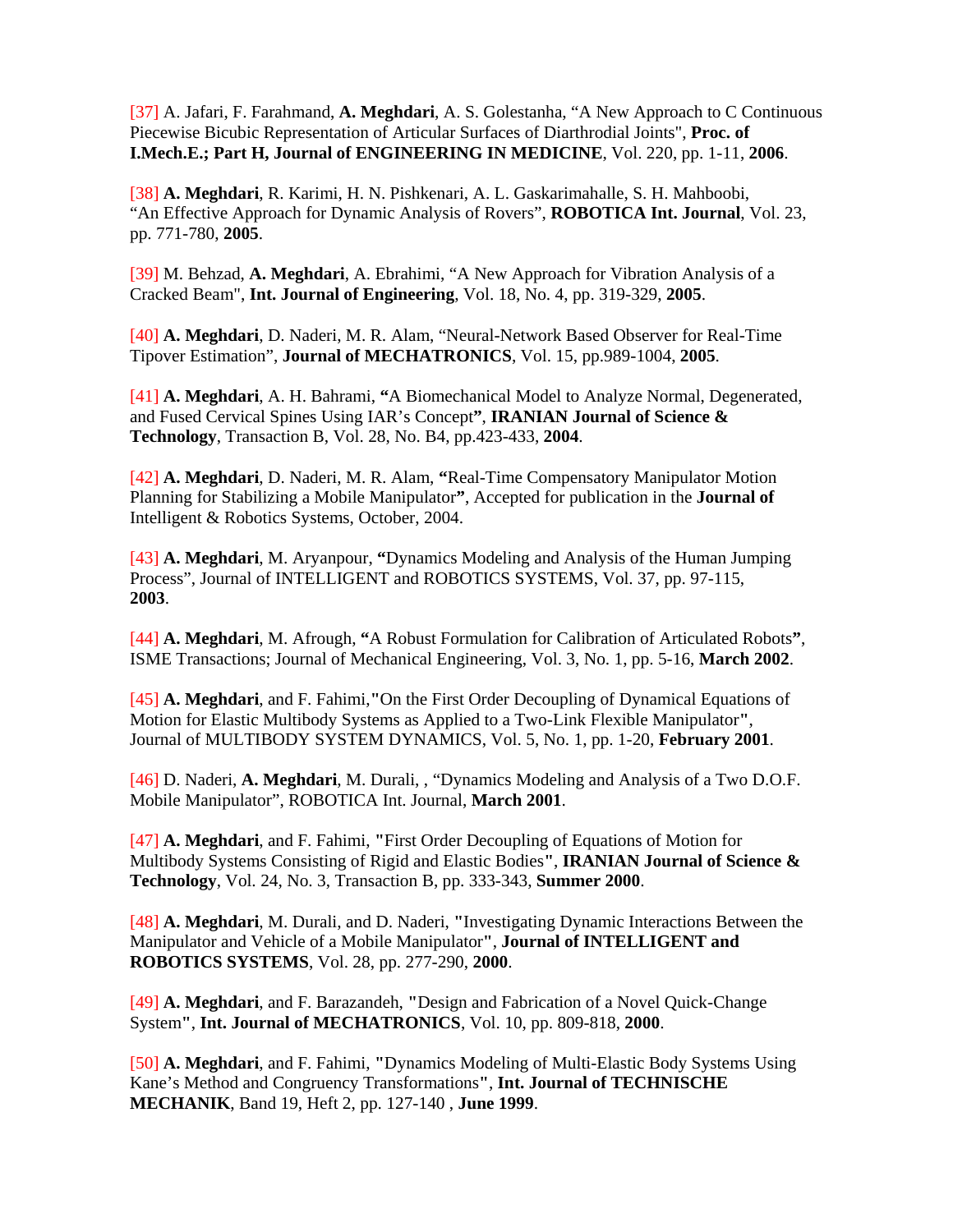[51] **A. Meghdari**, **"**Conceptual Design and Dynamics Modeling of a Dual-Arm Cam- Manipulator**"**, **ROBOTICA Int. Journal**, Vol. 14, No. 4, pp.301-309, **May 1996**.

 [52] F. Aghili, and **A. Meghdari**, **"**Mechanical Design of a Modular Arm Prosthesis**"**, **Int.**  Journal of ROBOTICS & AUTOMATION, Vol. 10, No. 1, pp. 22-28, February 1995.

 [53] **A. Meghdari**, and M. Ghasempouri, **"**Dynamics of Flexible Manipulators**"**, **Int. Journal**  of ENGINEERING, Vol. 7, No.1, pp. 19-32, **February 1994**.

 [54] **A. Meghdari**, R. Davoodi, and F. Mesbah, **"**Engineering Analysis of Shoulder Dystocia in Human Birth Process By Finite Element Methods**"**, Proc. of **I.Mech.E.; Part H, Journal of ENGINEERING IN MEDICINE**, Vol.206, pp. 243-250, **1992**.

 [55] **A. Meghdari**, H. Sayyaadi, **"**Optimizing Motion Trajectories in Dexterous Fingers By Dynamic Programming Technique**"**, **ROBOTICA Int. Journal**,Vol.10,pp.419-426, **1992**.

 [56] **A. Meghdari**, M. Mahmoudian, and M. Arefi, **"**Geometric Adaptability:A Novel Mechanical Design in the Sharif Artificial Hand**"**, **Int. Journal of ROBOTICS & AUTOMATION**, Vol. 7, No. 2, pp. 80-85, **1992**.

 [57] **A. Meghdari**, **"**A Variational Approach for Modeling Flexibility Effects in Manipulator Arms**"**, **ROBOTICA Int. Journal**, Vol. 9, pp. 213-217, **1991**.

 [58] **A. Meghdari**, **"**Computer Animation of the PUMA-560 Industrial Robot Kinematics**"**, **Int. Journal of MECHANICAL ENGINEERING**, IUST Press, Vol. 1, No.2a, pp.111-119, **1990**.

 [59] **A. Meghdari**, and M. Shahinpoor, **"**Modeling Flexibility Effects in Robotics Arms Via the Modified 4 x 4 D-H Homogeneous Transformations**"**, **Int. Journal of ENGINEERING**; Vol. 3, No. 3 & 4, pp. 124-133, **1990**.

 [60] **A. Meghdari**, and M. Shahinpoor, **"**Three-Dimensional Flexural-Joint Stiffness Analysis of Flexible Manipulator Arms**"**, **ROBOTICA Int. Journal**, Vol. 6, pp. 203-212, **1988**.

 [61] **A. Meghdari**, M. Shahinpoor, **"**Elastic Deformation Characteristics of a PUMA-560 Robot Manipulator**"**, **Int. Journal of ROBOTICS & AUTOMATION**, Vol. 2, No.1, pp. 26-31,**1987**.

 [62] M. Shahinpoor, and **A. Meghdari**, **"**Combined Flexural-Joint Stiffness Matrix and the Elastic Deformation of a Servo-Controlled Two-Link Robot Manipulator", **ROBOTICA Int. Journal**, Vol. 4, pp. 237-242, **1986**.

## **Scientific Publications in Domestic/National Journals (in Farsi)**

[1] **A. Meghdari**, S. Salahi Moghaddam, " Isn't Friendship Possible between Engineering and Humanities at Iranian Technological Universities?", (in Persian), **Iranian Journal of Engineering Education**; Iranian Academy of Sciences, Vol. 11, No. 43, **Autumn 2009.**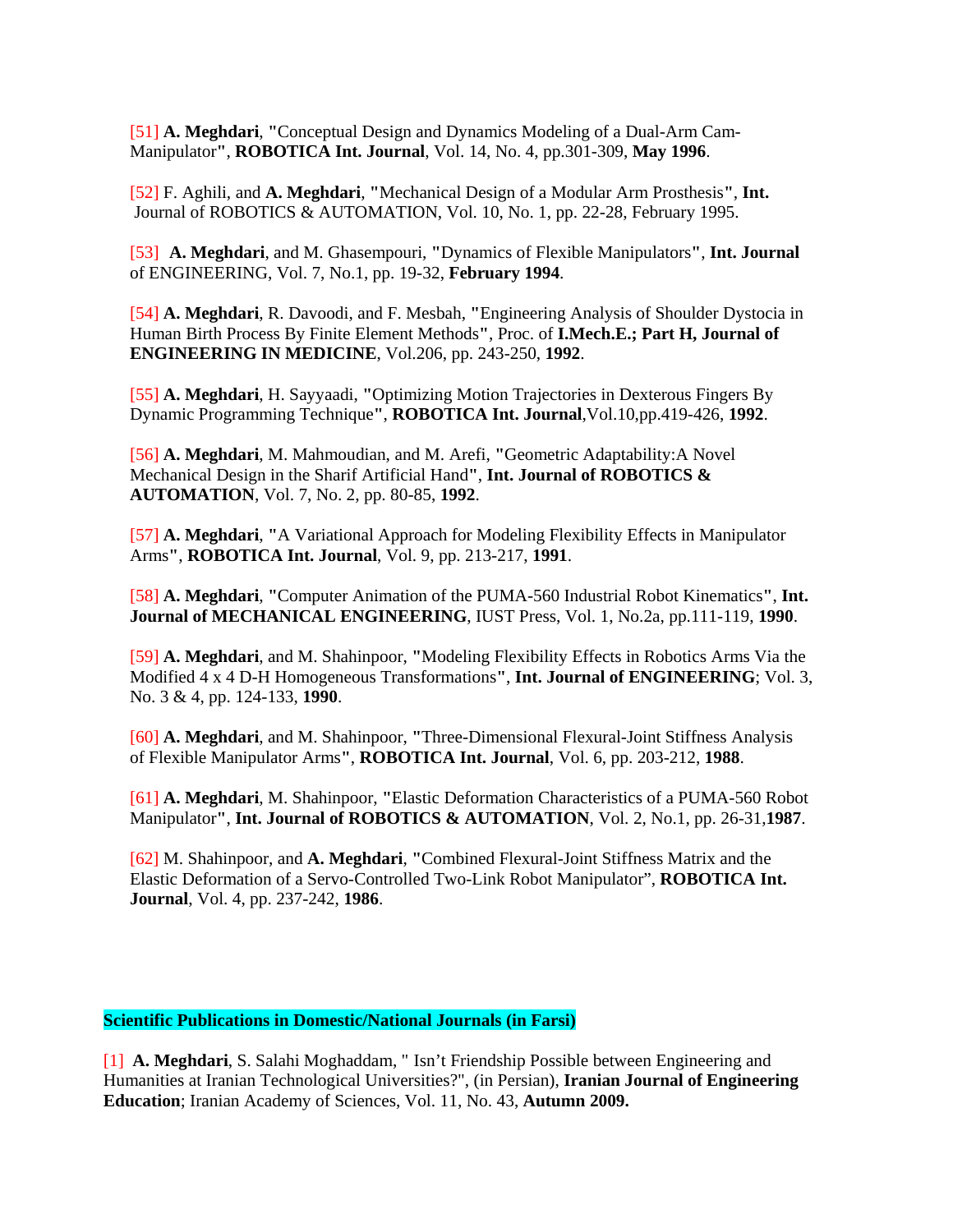[2] **A. Meghdari**, S. Salahi Moghaddam, "Humanities and Arts: Effective and Essential Agents in Engineering Education",(in Persian) **Iranian Journal of Engineering Education**; Iranian Academy of Sciences, Vol. 8, No. 33, **Spring 2007**.

[3] **A. Meghdari**, F. Amiri, S. H. Mahboobi, A. Lotfi Gaskarimahalle, A. Baghani, H. Nejat Pishkenari, R. Karimi, Y. Khalighi, "Design and Fabrication of "CEDRA" Rescue Robot with Special Capabilities" (in Persian), **Sharif Journal of Science & Research**, No. 31, pp. 29- 37, **Fall 2005**.

[4] M.R. Eshraghi, B. Mehri, **A. Meghdari**, "Analytical Solution of Mass Equation, Nonlinear Spring with Effective Wind Force Under Dynamical Load",(in Persian), **Sharif Journal of Science & Research**, No. 29, pp. 3-6, **Spring 2005**.

[5] B. Mehri, **A. Meghdari**, M.R. Eshraghi, "Analytical Solution of Mass Equation, Nonlinear Spring and Damping with Effective Wind Force Under Dynamical Load", (in Persian), **Journal of Faculty of Engineering, University of Tehran**, Vol. 39, No. 1, pp. 9-13, **May 2005**.

[6] D. Naderi, **A. Meghdari**, M. Durali, "Motion Analysis of a Manipulator Mounted on a Vehicle with Suspension System", Sharif Journal of Science & Research, pp. 3-9, Spring 2004.

[7] M. Nakhaee Nejad**, A. Meghdari**, D. Naderi, **"**Dynamic Motion Analysis of a Snake-Like Robot on a Slopped Surface using Nueral Network**"**, Accepted for publication in the **Sharif Journal of**  Science & Research, March 2004.

[8] F. Farahmand, **A. Meghdari**, R. Narimani, **"**Modeling of Muscle and Joint Forces at the Knee Joint during Stand up from the Sitting State**"**, (in Persian), **Sharif Journal of Science & Research**, Vol. 22, pp. 66-72, **September 2002**.

[9] **A. Meghdari**, and F. Fahimi, **"**Modeling a Robot with Flexible Joints and Decoupling its Equations of Motion" (in Persian), ESTEGHLAL: Journal of Research in Engineering & **Technology**, Vol. 16, No. 2, pp. 17-28, **March 1998**.

[10] **A. Meghdari**, and M. Khazraie, **"**Solving Non-Linear Dynamics Model of Joints in Human Body**"**, (in Persian), **AMIRKABIR Journal of Science & Engineering**, Vol. 9, No. 36, pp. 471-485, Winter 1998.

[11] **A. Meghdari**,**"**A Comparative Survey of Higher Education Expenses in Engineering Fields in Developed Countries with Iran**"**, (in Persian), **Sharif Journal of Science & Research**, Vol. 13, No. 4, pp. 24-28, **December 1997**.

[12] **A. Meghdari**, Gh. R. Vosoughi, A. Sekhavat, **"**Minimizing the Amplitude of Oscillation of an Object Suspended from the End-Effector of a Robot Manipulator**"**, (in Persian), **ESTEGHLAL:**  Journal of Research in Engineering & Technology,Vol. 14, No.1,pp.57-67, September 1995.

[13] S. A. Fazelzadeh, and **A. Meghdari**, **"**A Closed-Form Formulation of the Dynamical Equations of N-Axis Planar Manipulators", (in Persian), AMIRKABIR Journal of Science and Engineering, Vol. 8, No. 29, pp. 11-20, **Fall 1995**.

[14] **A. Meghdari**, A. Asghar Asadi, and A. Akbar Asadi, **"**On the Design of a Robotics Knotting Mechanism to Automate the Traditional Persian Carpet Weaving**"**,(in Persian), **AMIRKABIR**